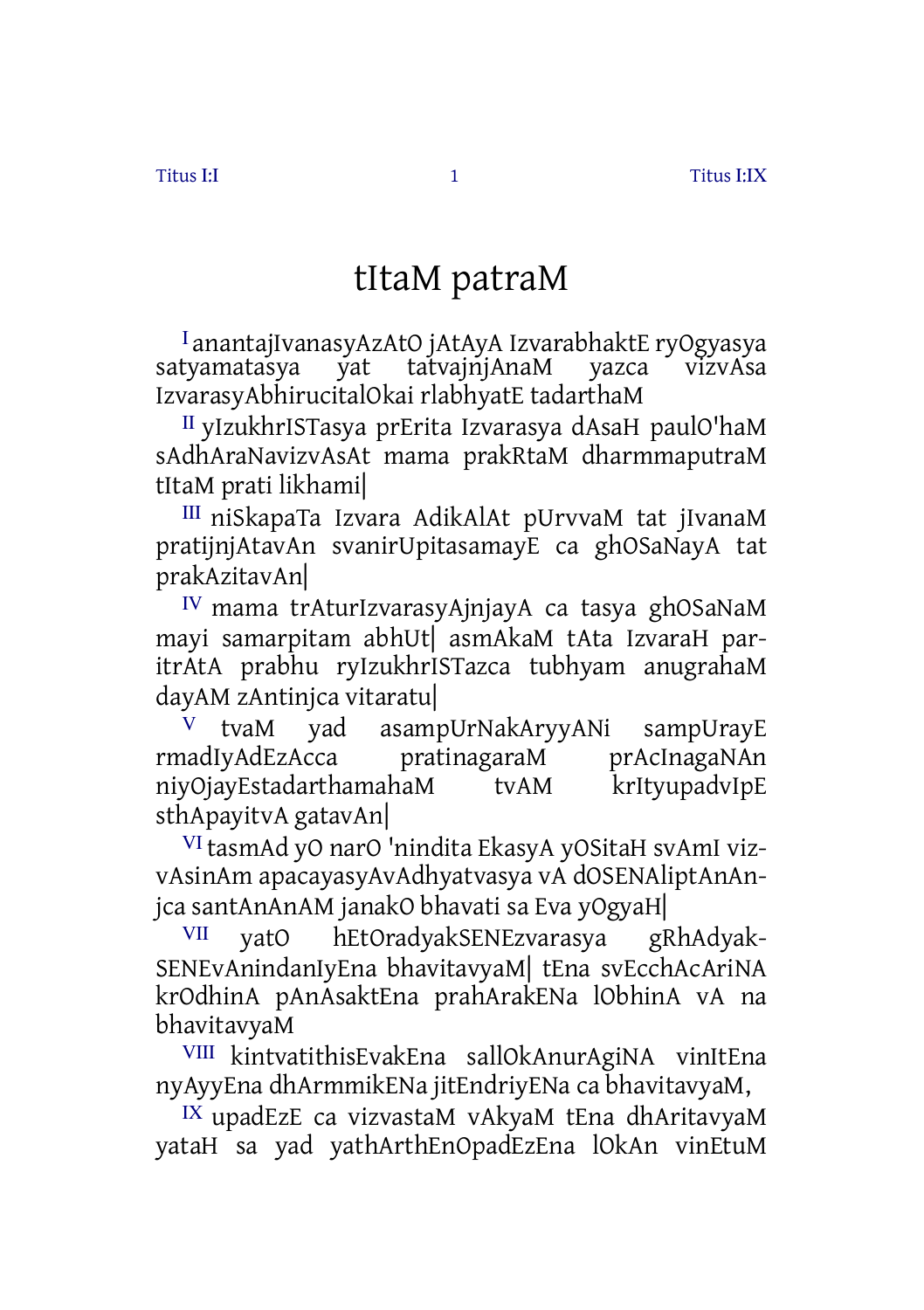vighnakAriNazca niruttarAn karttuM zaknuyAt tad AvazyakaM|

<sup>Ⅹ</sup> yatastE bahavO 'vAdhyA anarthakavAkyavAdinaH pravanjcakAzca santi vizESatazchinnatvacAM madhyE kEcit tAdRzA lOkAH santi|

<sup>XI</sup> tESAnjca vAgrOdha AvazyakO yatastE<br>tsitalAbhasvAzavAnucitAni vAkyAni zikSayantO kutsitalAbhasyAzayAnucitAni vAkyAni nikhilaparivArANAM sumatiM nAzayanti|

<sup>Ⅻ</sup> tESAM svadEzIya EkO bhaviSyadvAdI vacanamidamuktavAn, yathA, krItIyamAnavAH sarvvE sadA kApaTyavAdinaH| hiMsrajantusamAnAstE 'lasAzcOdarabhArataH||

XIII sAkSyamEtat tathyaM, atO<sup>`</sup> hEtOstvaM tAn gAPhaM bhartsaya tE ca yathA vizvAsE svasthA bhavEyu

ryihUdIyOpAkhyAnESu satyamatabhraSTAnAM mAnavAnAm AjnjAsu ca manAMsi na nivEzayEyustathAdiza|

ⅩⅤ zucInAM kRtE sarvvANyEva zucIni bhavanti kintu kalagkitAnAm avizvAsinAnjca kRtE zuci kimapi na bhavati yatastESAM buddhayaH saMvEdAzca kalagkitAH santi|

ⅩⅥ Izvarasya jnjAnaM tE pratijAnanti kintu karmmabhistad anaggIkurvvatE yatastE garhitA anAjnjAgrAhiNaH sarvvasatkarmmaNazcAyOgyAH santi|

## **Ⅱ**

<sup>Ⅰ</sup> yathArthasyOpadEzasya vAkyAni tvayA kathyantAM

<sup>Ⅱ</sup> vizESataH prAcInalOkA yathA prabuddhA dhIrA vinItA vizvAsE prEmni sahiSNutAyAnjca svasthA bhavEyustadvat

<sup>Ⅲ</sup> prAcInayOSitO'pi yathA dharmmayOgyam AcAraM kuryyuH paranindakA bahumadyapAnasya nighnAzca na bhavEyuH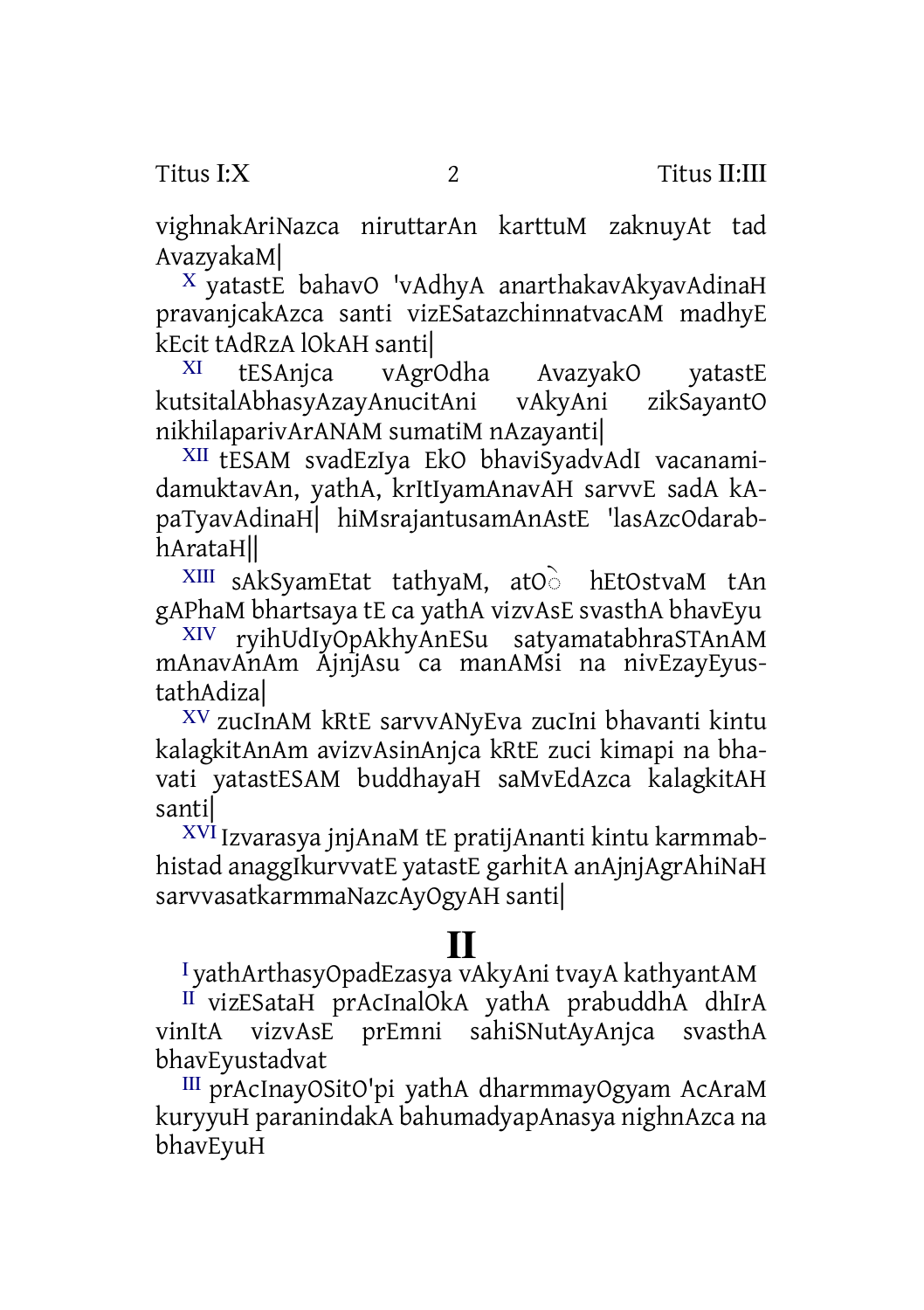<sup>Ⅳ</sup> kintu suzikSAkAriNyaH satya Izvarasya vAkyaM yat na nindyEta tadarthaM yuvatIH suzIlatAm arthataH patisnEham apatyasnEhaM

<sup>Ⅴ</sup> vinItiM zucitvaM gRhiNItvaM saujanyaM svAminighnanjcAdizEyustathA tvayA kathyatAM|

<sup>Ⅵ</sup> tadvad yUnO'pi vinItayE prabOdhaya|

<sup>Ⅶ</sup> tvanjca sarvvaviSayE svaM satkarmmaNAM dRSTAntaM darzaya zikSAyAnjcAvikRtatvaM dhIratAM yathArthaM

<sup>Ⅷ</sup>nirddOSanjca vAkyaM prakAzaya tEna vipakSO yuSmAkam apavAdasya kimapi chidraM na prApya trapiSyatE|

<sup>Ⅸ</sup> dAsAzca yat svaprabhUnAM nighnAH sarvvaviSayE tuSTijanakAzca bhavEyuH pratyuttaraM na kuryyuH

<sup>Ⅹ</sup> kimapi nApaharEyuH kintu pUrNAM suvizvastatAM prakAzayEyurititAn Adiza| yata EvamprakArENAsmakaM trAturIzvarasya zikSA sarvvaviSayE tai rbhUSitavyA|

<sup>Ⅺ</sup> yatO hEtOstrANAjanaka IzvarasyAnugrahaH sarvvAn mAnavAn pratyuditavAn

<sup>Ⅻ</sup> sa cAsmAn idaM zikSyati yad vayam adharmmaM sAMsArikAbhilASAMzcAnaggIkRtya vinItatvEna nyAyEnEzvarabhaktyA cEhalOkE Ayu ryApayAmaH,

ⅩⅢ paramasukhasyAzAm arthatO 'smAkaM mahata Izvarasya trANakarttu ryIzukhrISTasya prabhAvasyOdayaM pratIkSAmahE|

ⅩⅣ yataH sa yathAsmAn sarvvasmAd adharmmAt mOcayitvA nijAdhikArasvarUpaM satkarmmasUtsukam EkaM prajAvargaM pAvayEt tadartham asmAkaM kRtE AtmadAnaM kRtavAn|

ⅩⅤ EtAni bhASasva pUrNasAmarthyEna cAdiza prabOdhaya ca, kO'pi tvAM nAvamanyatAM|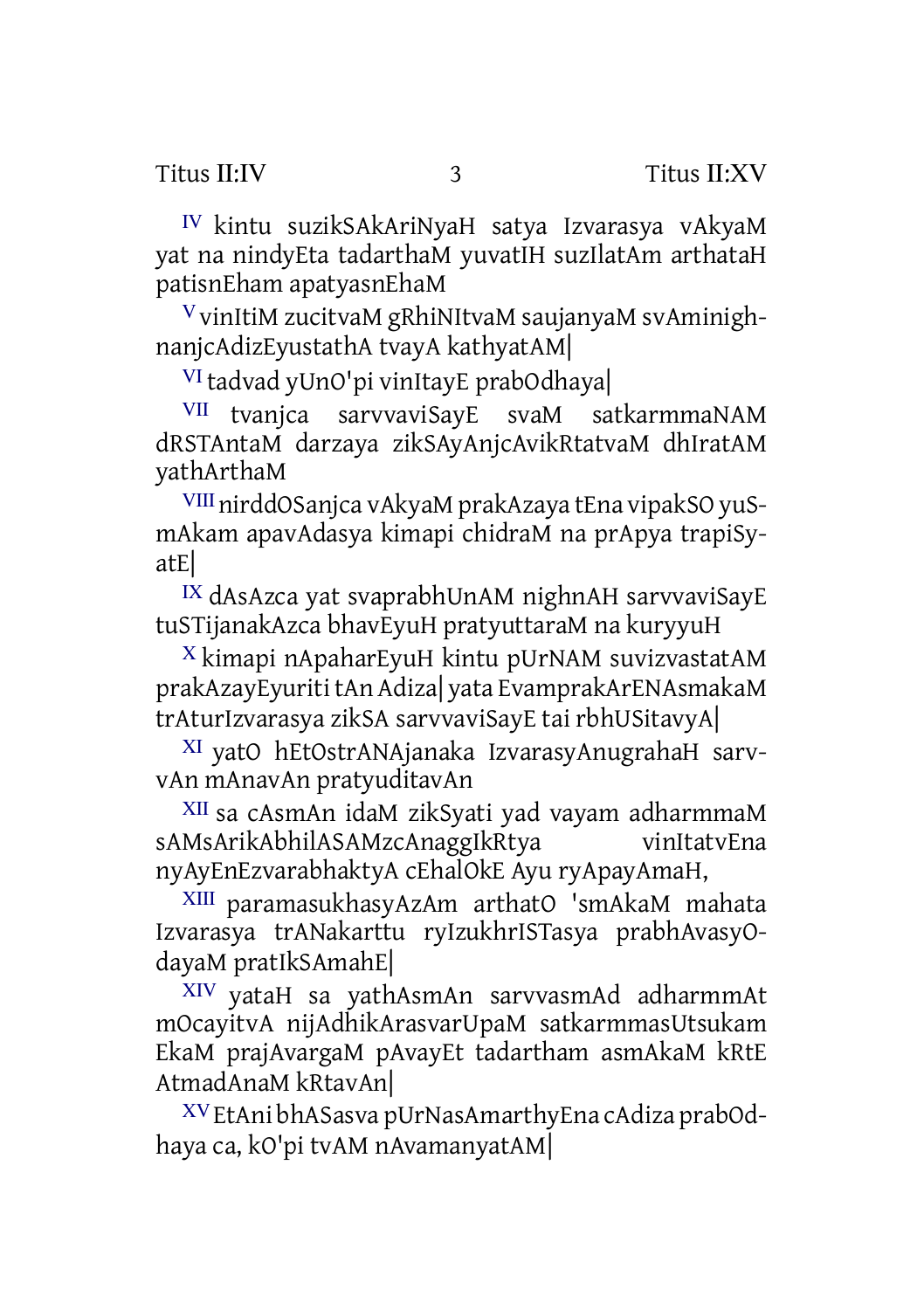Ⅰ tE yathA dEzAdhipAnAM zAsakAnAnjca nighnA AjnjAgrAhiNzca sarvvasmai satkarmmaNE susajjAzca bhavEyuH

<sup>Ⅱ</sup> kamapi na nindEyu rnivvirOdhinaH kSAntAzca bhavEyuH sarvvAn prati ca pUrNaM mRdutvaM prakAzayEyuzcEti tAn Adiza|

III yataH pUrvvaM vayamapi nirbbOdhA<br>AiniAgrAhiNO bhrAntA nAnAbhilASANAM anAjnjAgrAhiNO sukhAnAnjca dAsEyA duSTatvErSyAcAriNO ghRNitAH parasparaM dvESiNazcAbhavAmaH|

<sup>Ⅳ</sup> kintvasmAkaM trAturIzvarasya yA dayA marttyAnAM prati ca yA prItistasyAH prAdurbhAvE jAtE

<sup>Ⅴ</sup> vayam AtmakRtEbhyO dharmmakarmmabhyastannahi kintu tasya kRpAtaH punarjanmarUpENa prakSAlanEna pravitrasyAtmanO nUtanIkaraNEna ca tasmAt paritrANAM prAptAH

<sup>Ⅵ</sup> sa cAsmAkaM trAtrA yIzukhrISTEnAsmadupari tam AtmAnaM pracuratvEna vRSTavAn|

<sup>Ⅶ</sup> itthaM vayaM tasyAnugrahENa sapuNyIbhUya pratyAzayAnantajIvanasyAdhikAriNO jAtAH|

VIII vAkyamEtad vizvasanIyam atO hEtOrIzvarE yE vizvasitavantastE yathA satkarmmANyanutiSThEyustathA tAn dRPham AjnjApayEti mamAbhimataM|tAnyEvOttamAni mAnavEbhyaH phaladAni ca bhavanti|

mUPhEbhyaH praznavaMzAvalivivAdEbhyO vyavasthAyA vitaNPAbhyazca nivarttasva yatastA niSphalA anarthakAzca bhavanti|

<sup>Ⅹ</sup> yO janO bibhitsustam EkavAraM dvirvvA prabOdhya dUrIkuru,

<sup>Ⅺ</sup> yatastAdRzO janO vipathagAmI pApiSTha AtmadOSakazca bhavatIti tvayA jnjAyatAM|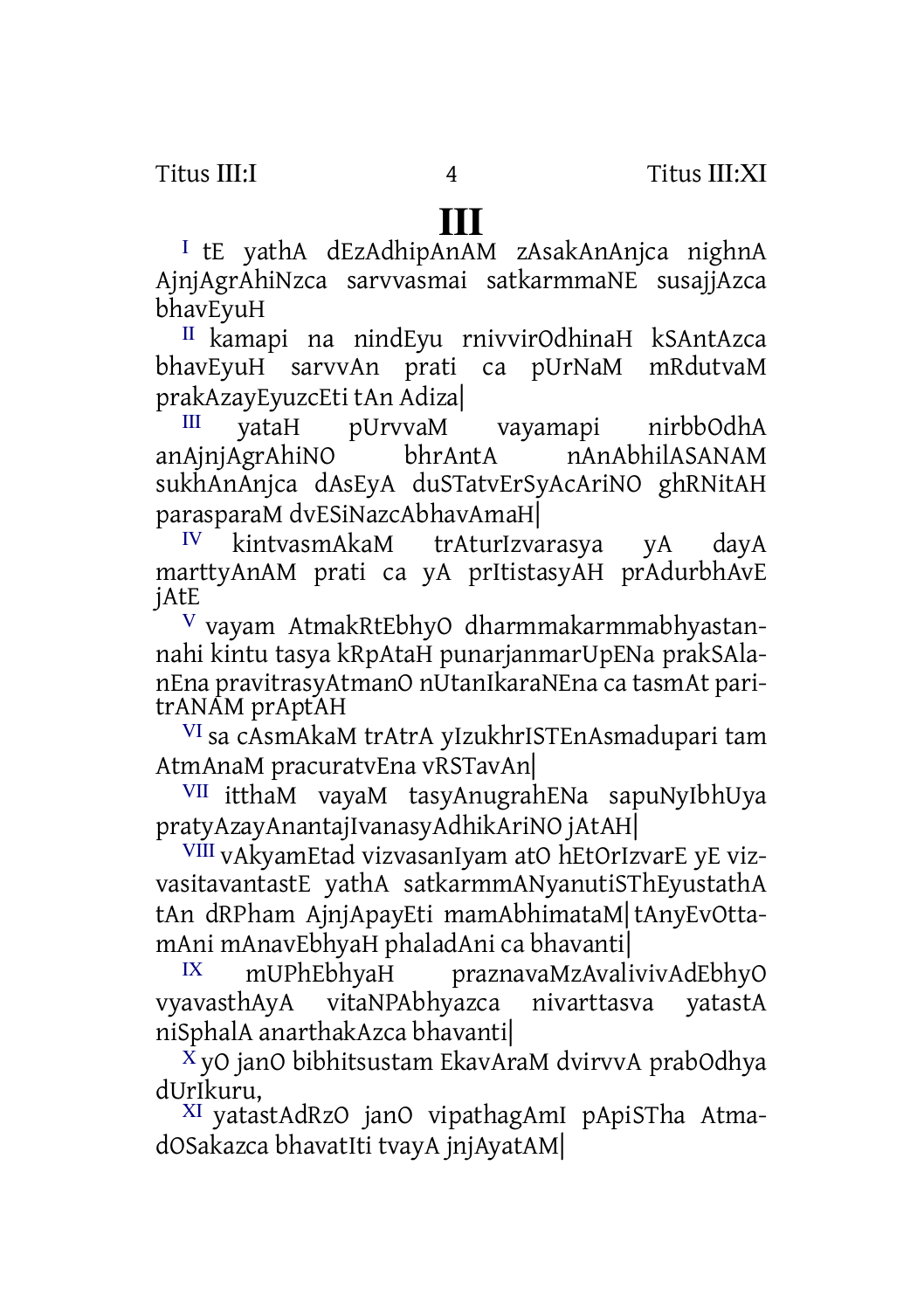<sup>Ⅻ</sup> yadAham ArttimAM tukhikaM vA tava samIpaM prESayiSyAmi tadA tvaM nIkapalau mama samIpam AgantuM yatasva yatastatraivAhaM zItakAlaM yApayituM matim akArSaM|

ⅩⅢ vyavasthApakaH sInA ApalluzcaitayOH kasyApyabhAvO yanna bhavEt tadarthaM tau yatnEna tvayA visRjyEtAM|

aparam asmadIyalOkA yanniSphalA na bhavEyustadarthaM prayOjanIyOpakArAyA satkarmmANyanuSThAtuM zikSantAM|

ⅩⅤ mama sagginaH savvE tvAM namaskurvvatE| yE vizvAsAd asmAsu prIyantE tAn namaskuru; sarvvESu yuSmAsvanugrahO bhUyAt| AmEn|